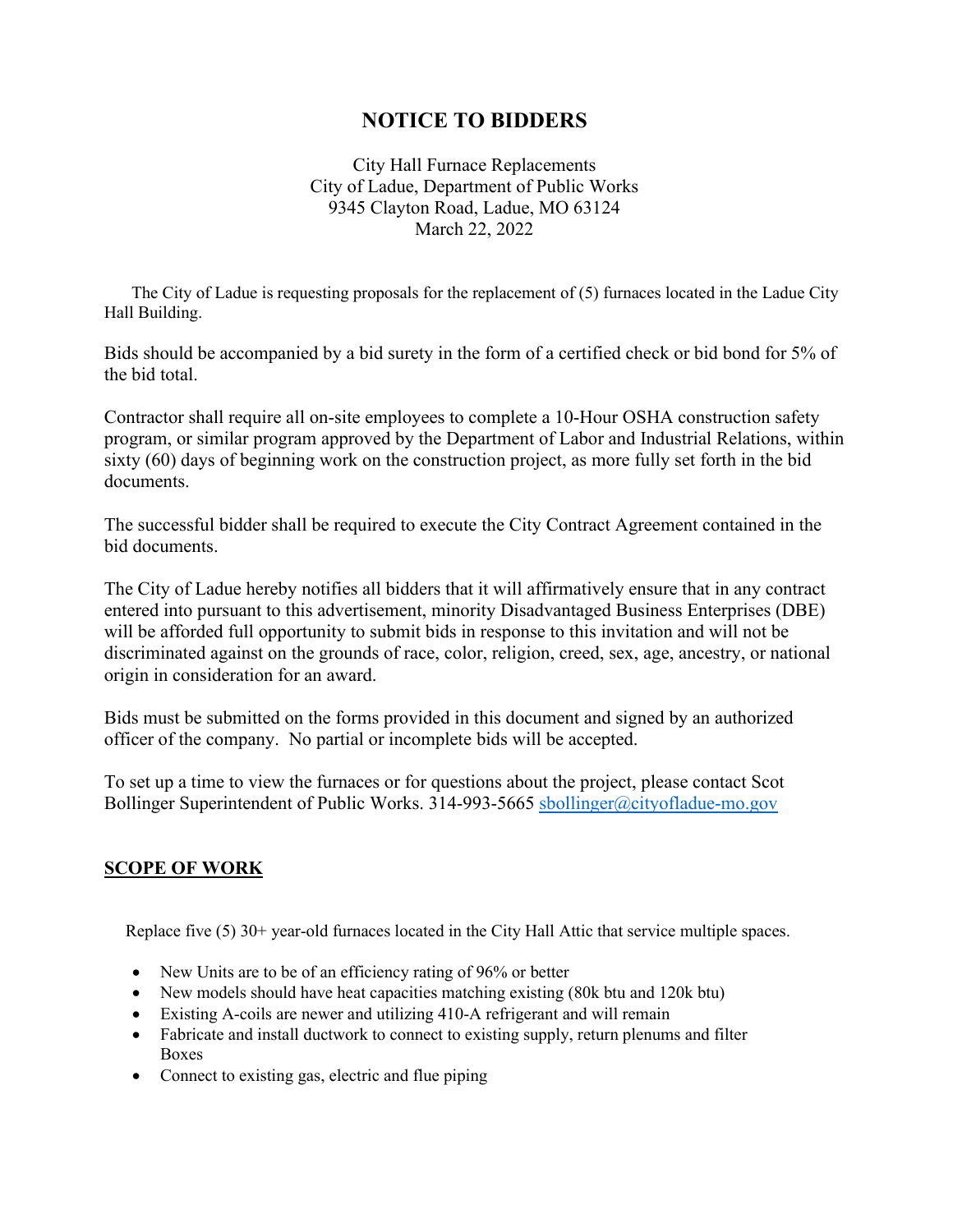- Mechanical permits are required through the City however fees shall be waived
- Remove old units and haul away (can be dumped in the City scrap bin)
- Provide and install new programmable thermostats
- Start and test for proper operation

# **BID SUBMITTAL**

 Bids will be accepted at the Ladue Public Works Building located at 9345 Clayton Road, Ladue MO 63124, until 10:00 am on Wednesday April 20, 2022. Bids must be submitted on the forms provided and signed by an authorized officer of the company. Bids can also be emailed to [sbollinger@cityofladue](mailto:sbollinger@cityofladue-mo.gov)[mo.gov.](mailto:sbollinger@cityofladue-mo.gov) No partial or incomplete bids will be accepted.

The City reserves the right in its sole discretion to reject any and all bids, to waive any technicalities in the bid process, to negotiate with any or all bidders or others for more favorable terms or prices, and to award any bid or portion of a bid as deemed to be the most advantageous to the City of Ladue and to make such investigations as are deemed necessary to determine the ability of the vendor to perform the services requested.

## **BID BOND**

 A surety in the form of a **certified check or a bid bond** in the amount of 5% of the bid total must accompany all proposals. Bid bonds will be returned after a Notice of Award is issued to the successful bidder.

## **CERTIFICATE OF INSURANCE**

 The Contractor shall obtain and maintain for itself during the term of the Project and the Contract liability insurance coverage of at least \$3,065,952 aggregate and \$459,893 per occurrence or as may be provided in the Agreement. Insurance policies providing required coverages shall be with companies licensed to do business in the State of Missouri and rated no less than AA by Best or equivalent. All costs of obtaining and maintaining insurance coverages are included in the Bid Amount and no additional payment will be made therefor by the City.

In addition, the Contractor and all subcontractors shall provide Worker's Compensation Insurance in at least statutory amounts for all workers employed for the Services. Before commencing any Services, the Contractor shall provide to the City certificates of insurance evidencing the issuance and maintenance in force of the coverages required by this paragraph and bearing an endorsement precluding cancellation of or change in coverage without at least thirty (30) days written notice to the City. Any self-insurance or deductible above \$50,000.00 is not permitted. The City may waive any insurance coverages or amounts required to be carried by the Contractor under this paragraph when the City deems such waiver to be in the interest of the public health, safety, and general welfare.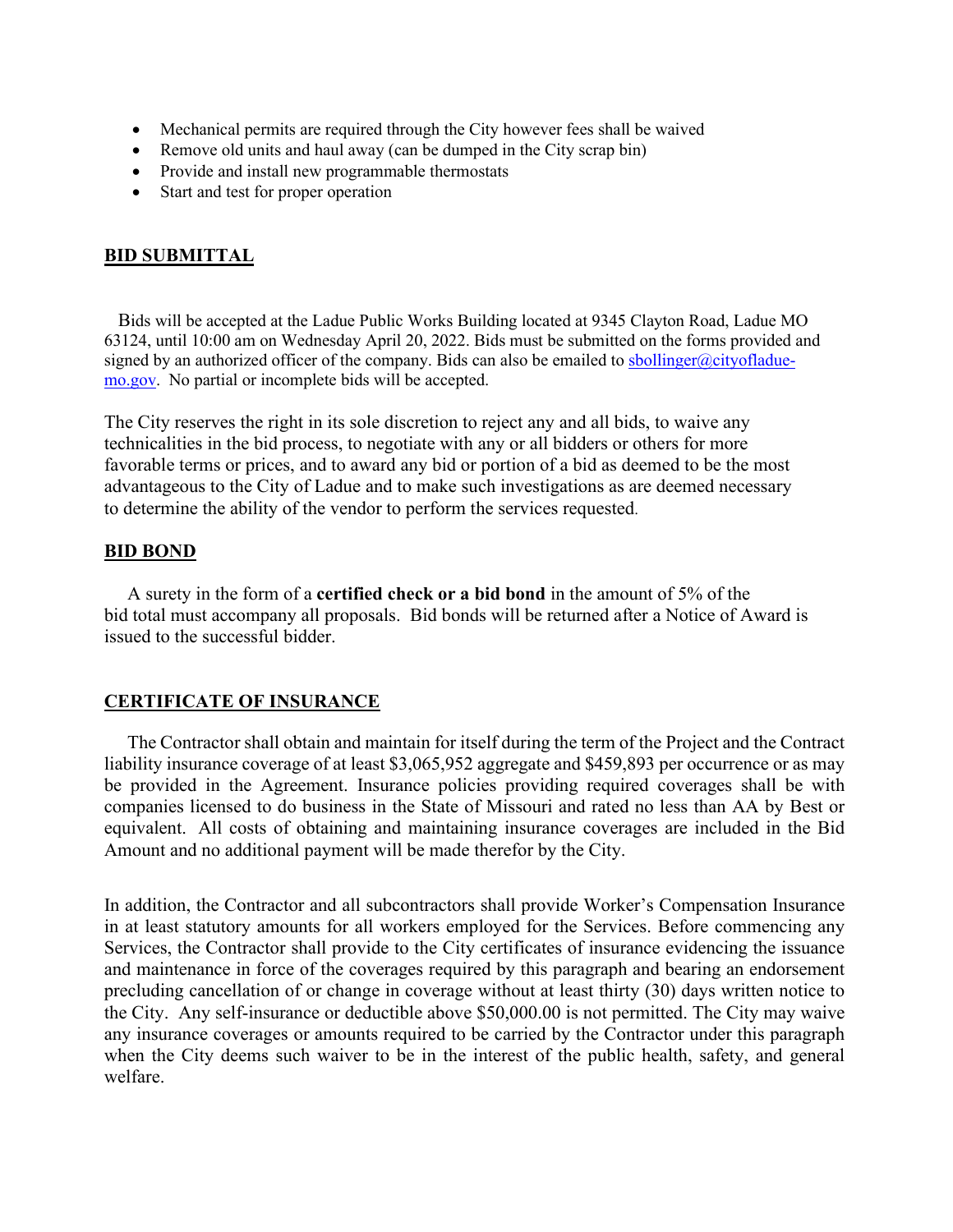NOTHING HEREIN SHALL BE CONSTRUED AS A WAIVER OF THE CITY'S SOVEREIGN IMMUNITY UNDER SECTION 537.610.1 OR OTHERWISE. The purpose of the insurance required under this paragraph is to confirm that the Contractor has adequate insurance to cover the Contractor for tort claims that may arise out of the Services. It is not for the purchase of insurance for the City EXCEPT FOR AND ONLY TO THE LIMITED EXTENT OF any claims against the City arising out of the Contractor's Services and based upon one of the two statutory exceptions to sovereign immunity as expressly set forth in Section 537.600.1(1) and (2). To that limited extent, the City shall be named as an additional insured the policy bearing an endorsement that: "The Insurer shall not be liable to make any payment for Loss in connection with any Claim made against the City of Ladue as an additional Insured that is barred by sovereign immunity, and nothing contained in this Policy shall constitute a waiver of the City's sovereign immunity."

The contractor and any subcontractor shall indemnify and save harmless the City from all suits or action of every name and description brought against the City for or on account of any personal injuries, including accidental or resulting death, or property damages received or claimed to be received or sustained by any persons due to the construction of the work, or by, or in consequence of any hazard, or of any negligence by the contractor or subcontractor, his agents or employees or assigns in safeguarding it, or due to any improper material used in the construction, or by, or on account of any act or omission of the contractor or subcontractor, his employees, agents or assigns.

Without limiting his liability under this contract, the Contractor shall procure and maintain at his expense during the life of this contract insurance of the types and in the minimum amounts stated below:

- 1. Workers' Compensation Insurance in full compliance with the Missouri Workers Compensation Act
- 2. Comprehensive General Liability General Aggregate - \$3,065,952 single occurrence or accident - \$459,893 any one person in a single accident or occurrence
- 3. Comprehensive Automobile Liability General Aggregate - \$3,065,952 single occurrence or accident - \$459.893 any one person in a single accident or occurence
- 4. Commercial Umbrella/Excess Liability General Aggregate - \$1,000,000

Certificates of insurance sent to the City as evidence of insurance shall contain the following statements; and in the absence, the certificate will not be satisfactory to the City.

(a) Insurance evidenced by this certificate will not be canceled or altered except 30 days after receipt by the City of Ladue, Missouri of written notice thereof.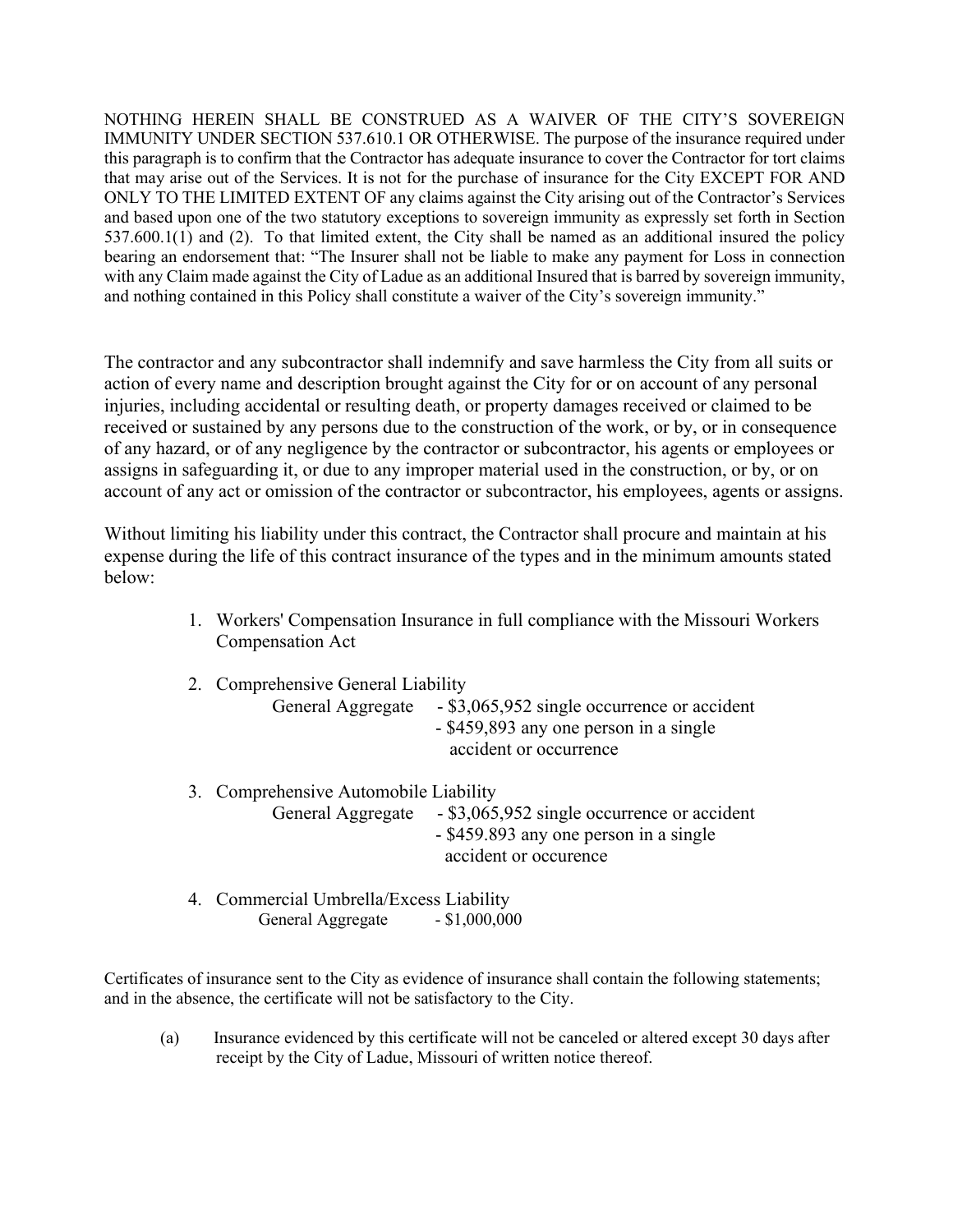- (b) The insurance evidenced by this certificate expressly includes, for applicable projects, blanket underground coverage including, but not limited to, injury to or destruction of wires, conduit pipes, mains, sewers, or other similar property, or any apparatus in connection therewith below the surface of the ground, whether or not such injury is caused by and occurs during the use of mechanical equipment, for the purpose of grading of land, paving, backfilling, excavating, or drilling, or to injury to or destruction of property at any time resulting therefrom.
- (c) The insurance evidenced by this certificate expressly includes personal injury or death by injury to or destruction of any property arising out of blasting or explosion, or the collapse of or structural injury to any buildings or structures due to grading of land, excavation, burrowing, filling, backfilling, or tunneling.

Contractors shall not subcontract the performance of any part of the work without requiring the subcontractor to procure and maintain insurance in the forms and amounts approved by the City.

# **CONTRACTOR'S RESPONSIBILITY**

Nothing in these specifications shall be construed as placing the work under the specific direction or control of the City or relieving the Contractor from his liability as an independent contractor and, as such, he shall be solely responsible for the method, manner and means by which he shall perform his work, including, but not limited to supervision and control of his own personnel, and scheduling of the work required to insure its proper and timely performance and he shall exercise due care to prevent bodily injury and damage to property in the prosecution of the work.

Until the work is accepted, it shall be in the custody and under the charge and care of the Contractor, and he shall take every necessary precaution against injury or damage to the work by the action of all the elements, or from any other cause whatsoever. The Contractor shall restore and make good at his own expense all injuries or damages to any portion of the work before its completion and acceptance. Issuance of any estimate or partial payment to the Contractor for any part of work done will not be considered as final acceptance of any work.

The Contractor agrees to assume and shall have full and sole responsibility for compliance with all Federal, State or Municipal laws and regulations in any manner affecting the work to be performed by the Contractor or subcontractors, including, without limiting the generality of the foregoing, the laws of the State of Missouri relating to the "Safety of Construction Works in Certain Cities," as amended or as may be amended.

# **PROSECUTION OF WORK**

 Any discrepancies or question pertaining to the extent of the work shall be submitted immediately to the Public Works Superintendent.

If the Contractor fails to begin the work within the time specified, or fails to perform the work with sufficient workmen and equipment or performs his work unsuitably or neglects or refuses to remove materials or perform anew such work as has been rejected as defective and unsuitable, or discontinues the prosecution of the work, or for any other cause whatsoever does not carry on the work in an acceptable manner, or if the Contractor becomes insolvent or declares bankruptcy, or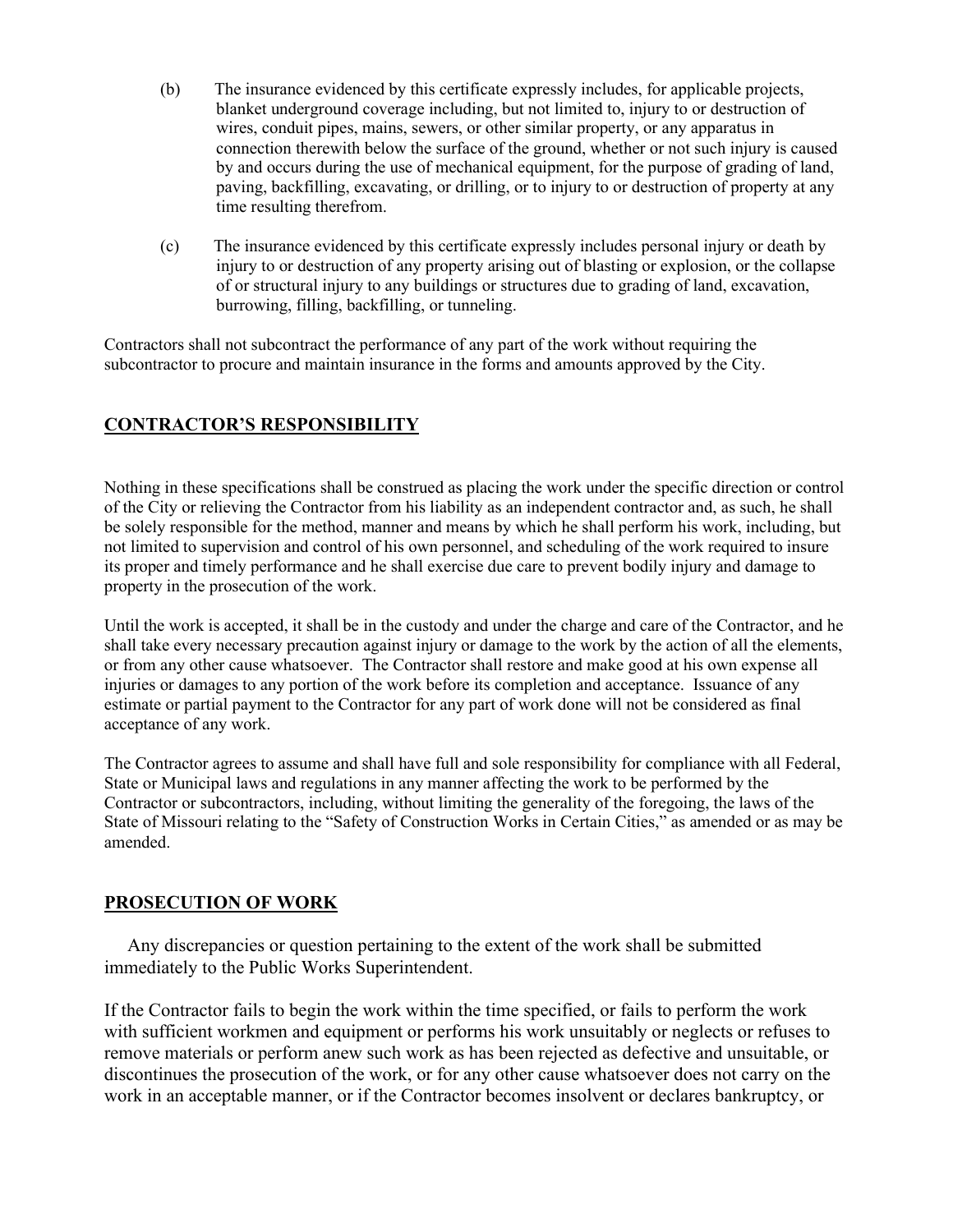commits any act of bankruptcy or insolvency, or allows any final judgment to stand against him unsatisfied for a period of forty-eight (48) hours, the City shall give notice in writing, by registered mail, to the Contractor and surety of such delay, neglect, or default. If the Contractor and his surety after such notice, does not proceed to properly prosecute the work within ten (10) days, the City shall

have full power and authority, at the City's option and without violating the contract or bond, to take over the completion of the work, to appropriate or use any or all materials and equipment on the ground that may be suitable and acceptable, or to enter into agreements with others for the completion of said contract according to the terms and provisions thereof, or to use such other methods as may be required for the completion of said contract in an acceptable manner.

For all costs and charges incurred by the Owner, together with the cost of completing the work under the contract, the Contractor and his surety shall be liable and such costs may be deducted from any monies due, or which may become due the Contractor. In case the expense so incurred by the City for work equal in quality and quantity to that required of the Contractor hereunder, is less that the sum which would have been payable under the Contract if it had been completed by the Contractor, the Contractor shall be entitled to receive the difference, and in case such expense for work equal in quality and quantity to that required of the Contractor hereunder, exceeds the sum which would have been payable under the contract, the Contractor and his surety shall be liable and shall pay to the City the amount of said excess. Failure of the City to take action as stipulated above shall not relieve the Contractor and surety of their obligations.

## **COMPLIANCE WITH STATE IMMIGRATION STATUTES**

 As a condition for the award of the Contract, the Contractor shall, by sworn affidavit and provision of documentation, affirm its enrollment and participation in a federal work authorization program with respect to the employees working in connection with the Work, if any. The Contractor shall also sign an affidavit affirming that it does not knowingly employ any person who is an unauthorized alien in connection with the Work. Such affidavits shall be in substantially the form provided in this Project Manual. The Contractor shall not be required to provide these affidavits to the City if such affidavits have been previously provided to the City within the past year. All words in this paragraph shall have the definitions as provided in Section 285.525 R.S.Mo.

Pursuant to Section 208.009 R.S.Mo., the Contractor must attached to the Bid Proposalthe affirmative proof that the Authorized Representative for the Contractor is a citizen or a permanent resident of the United States or is lawfully present in the United States. The Applicant for the Contractor shall be the person authorized to prepare, submit and sign contract documents on behalf of the Contractor and shall be eighteen years of age or older. Such affirmative proof shall include documentary evidence recognized by the Missouri Department of Revenue when processing an application for a driver's license, a Missouri driver's license, as well as any document issued by the federal government that confirms an alien's lawful presence in the UnitedStates.

An Applicant who cannot provide the proof required under Section 208.009 R.S.Mo. at the time of submission of any bid may alternatively sign an affidavit under oath, attesting to either United States citizenship or classification by the United States as an alien lawfully admitted for permanent residence. The affidavit shall be on or consistent with forms prepared by the City, which shall be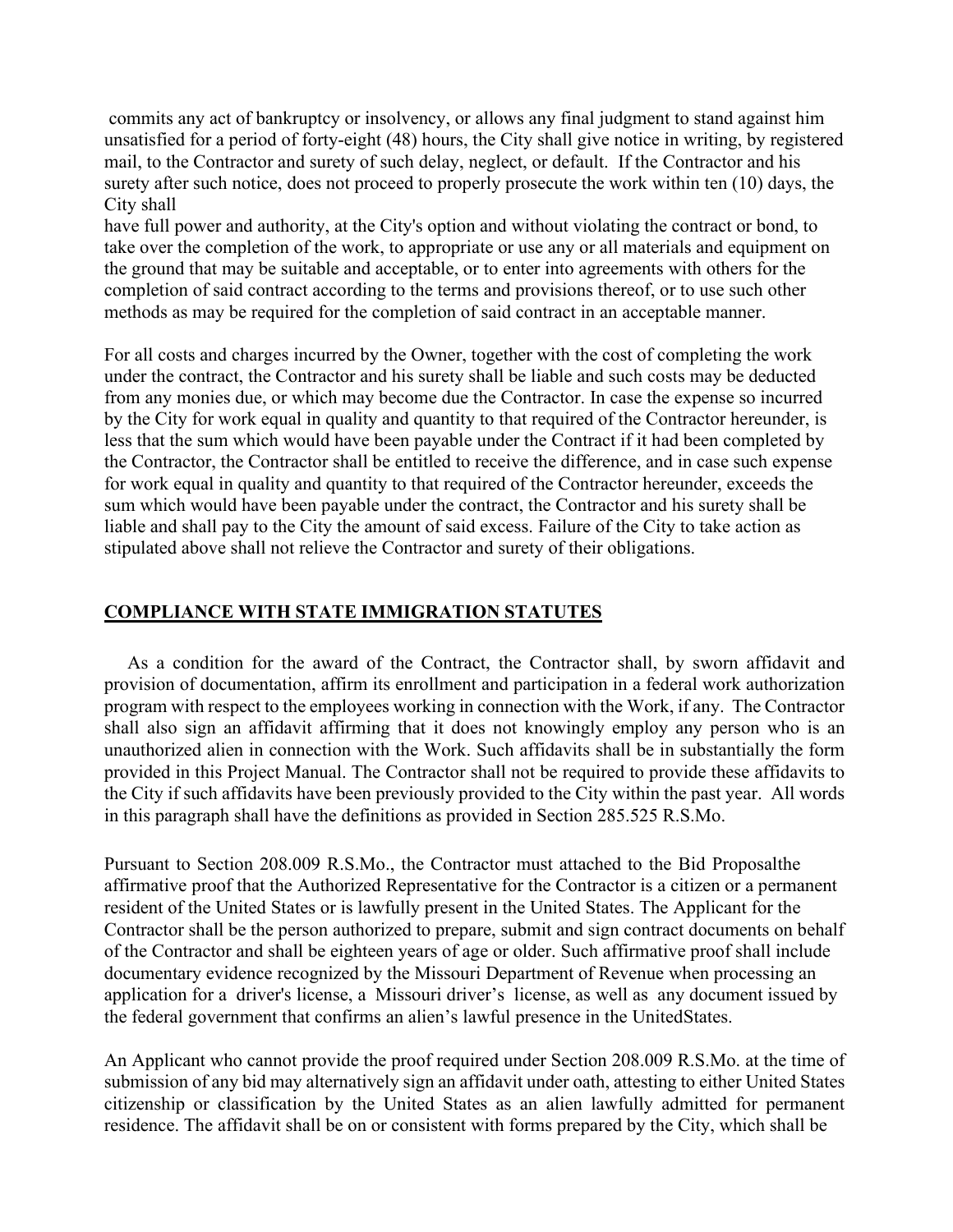available from the City Clerk if needed. Any Applicant who signed an above- described affidavit must provide proof of lawful presence within the time provided in Subsection 208.009.5 R.S.Mo. for temporary public benefits and failure to provide such proof within such time may result in the City rescinding and voiding any Contract awarded to the Consultant.

## **OSHA TRAINING PROVISIONS**

 Missouri law, 292.675 RSMO, requires the Contractor and its subcontractor(s) to provide a ten hour occupational safety and health administration (OSHA) construction safety program (or a similar program approved by the Missouri Department of Labor and Industrial Relations as a qualified substitute) for their on-site employees (laborers, workmen, drivers, equipment operators, and craftsmen) who have not previously completed such a program and are directly engaged in actual construction of the improvement (or working at a nearby or adjacent facility used for construction of the improvement). The Contractor and its subcontractor(s) shall requireall such employees to complete this ten-hour program, pursuant to 292.675 RSMo, unless they hold documentation on their prior completion of said program. Penalties for non-compliance include Contractor forfeiture to City of Ladue in the amount of \$2,500, plus \$100 per contractor and subcontractor employee for each calendar day such employee is employed beyond the elapsed time period for required program completion under 292.675 RSMo

# **ADDITIONAL INSTRUCTIONS TO BIDDERS**

The bid documents include:

- This Notice to Bidders
- Proposal
- Bid Sheet
- Exhibit A -Contractor Agreement
- Exhibit B Bid Bond

The Bid Proposal shall be accompanied by the following:

1. Documentation showing the bidder's participation in a federal work authorization program, pursuant to Section 285.230 R.S.Mo. (submittal of the attached Affidavit and documentation shall satisfy this requirement).

2. Proof of lawful presence of the Authorized Representative of the Contractor, pursuant to Section 208.009 R.S.Mo. (submittal of the attached Affidavit shall satisfy this requirement).

3. Identification of the Subcontractors and Suppliers the bidder proposes to utilize, if any, in the performance of the Project.

4. As requested on the bid sheet, at least three (3) references regarding prior work of the bidder on public works contracts in Missouri.

# **SCHEDULE**

 A Notice of Award will be issued after the City Council Meeting on May 16, 2022. All work is to be completed within 120 days of receiving the Notice to Proceed.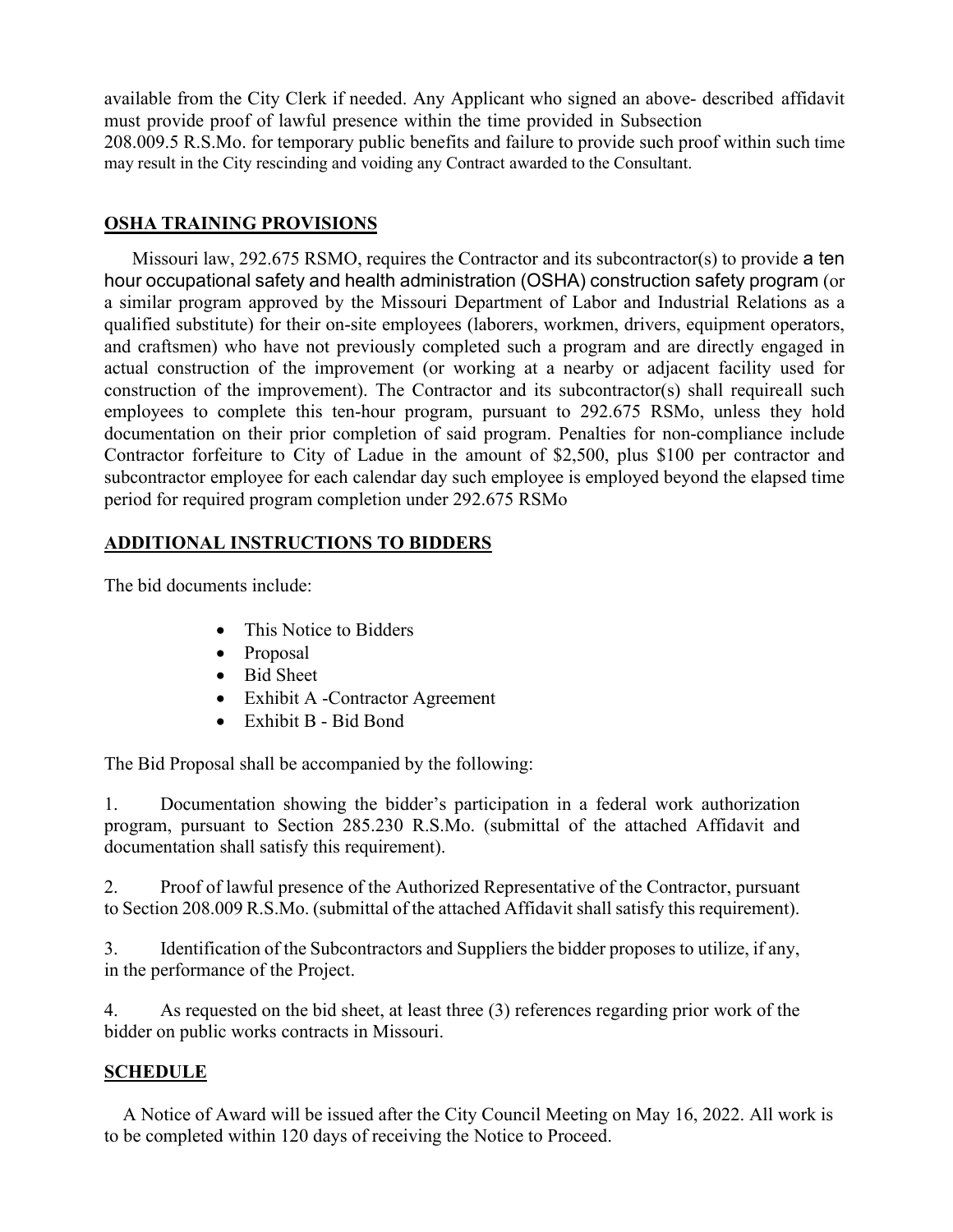## **PROPOSAL FOR LADUE CITY HALL FURNACE REPLACEMENTS**

Submitted by

To the City of Ladue:

Pursuant to information in the Notice to Bidders, dated March 22, 2022, the undersigned proposes to furnish all labor, materials, equipment and incidentals necessary to perform all work required by the City of Ladue in strict accordance with the Contract Documents, including such addenda as are acknowledged in this proposal.

The undersigned bidder declares that he has carefully examined the site of the work, made himself thoroughly familiar with the Contract Documents and specifically the Specifications attached hereto, and satisfied himself as to the conditions under which he will be obliged to operate in performing the work that will in any manner affect cost of the work.

As full compensation for the performance of the work in the manner described, the undersigned agrees to accept payment on the basis of his lump sum bid.

If this bid is accepted, the undersigned will, within ten (10) days after receipt of such acceptance, enter into a contract in substantially the form of Exhibit A- Contractor Agreement to do this work and in case of default of entering into such contract, forfeit and pay the amount of the deposit accompanying this bid.

The price on the attached Bid Sheet includes all associated costs. The undersigned agrees to cooperate with employees of the City or other parties that may be engaged in work at the site from time to time during the contract period.

CONTRACTOR **\_\_\_\_\_\_\_\_\_\_\_\_\_\_\_\_\_\_\_\_\_\_\_\_\_\_\_**

Company Name

BY **\_\_\_\_\_\_\_\_\_\_\_\_\_\_\_\_\_\_\_\_\_\_\_\_\_\_\_** Authorized Representative

 **\_\_\_\_\_\_\_\_\_\_\_\_\_\_\_\_\_\_\_\_\_\_\_\_\_\_\_ Title**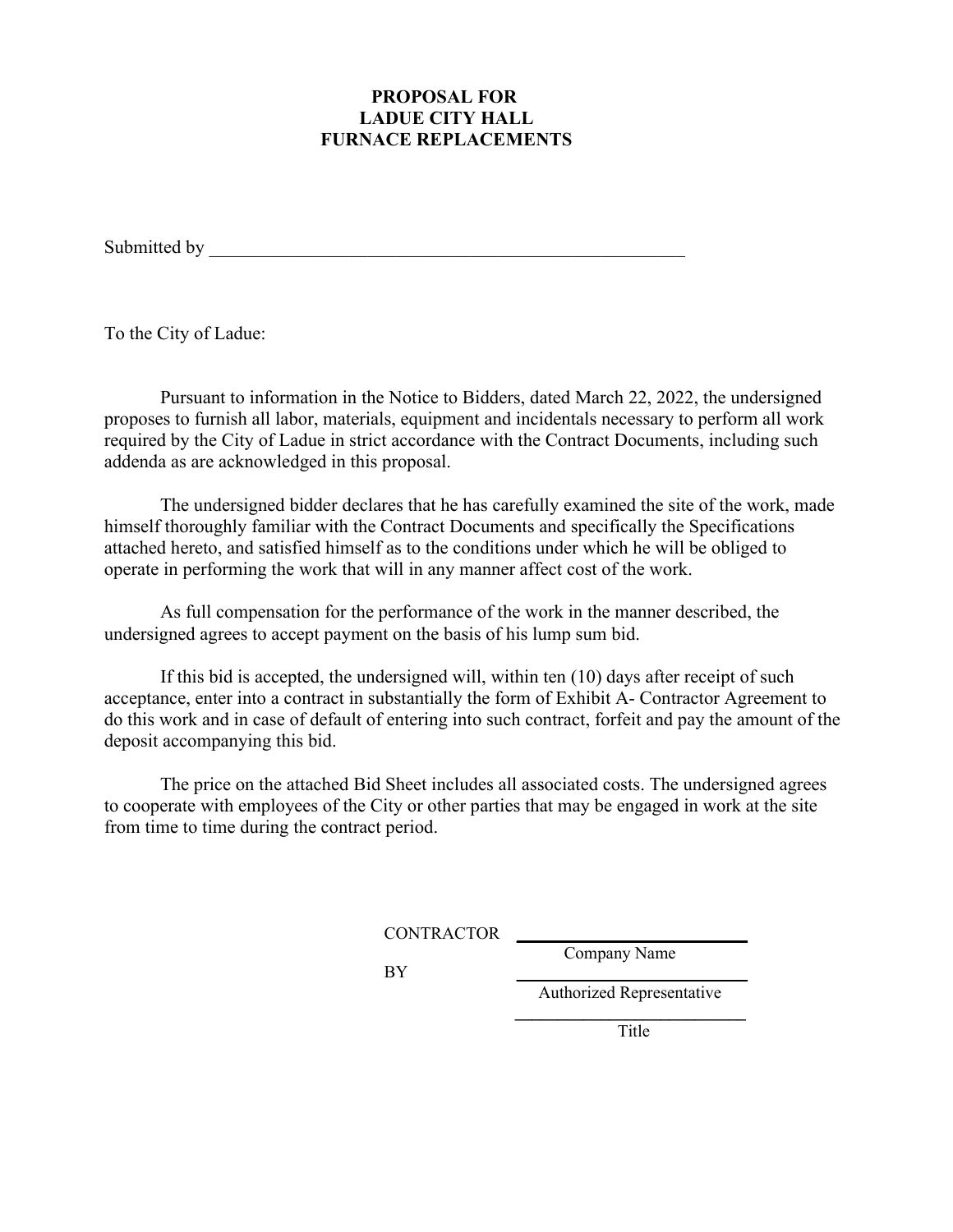# **Bid Proposal for Furnace Replacements**

| Please print legibly or type except where signature is required. |                           |                                    |  |  |  |
|------------------------------------------------------------------|---------------------------|------------------------------------|--|--|--|
| Bids are due by 10:00 a.m. on Wednesday April 20, 2022           |                           |                                    |  |  |  |
|                                                                  |                           |                                    |  |  |  |
|                                                                  | <b>Bidder Information</b> |                                    |  |  |  |
|                                                                  |                           |                                    |  |  |  |
|                                                                  |                           |                                    |  |  |  |
| Address                                                          |                           |                                    |  |  |  |
|                                                                  |                           | $City$ $City$ $State$ $Line$ $Zip$ |  |  |  |
|                                                                  |                           |                                    |  |  |  |
|                                                                  |                           |                                    |  |  |  |

# **References**

List 3 entities with contact names for projects done within the last 2 years.

| Company/Municipality | Address | Phone | <b>Contact Name</b> |
|----------------------|---------|-------|---------------------|
|                      |         |       |                     |
|                      |         |       |                     |
|                      |         |       |                     |
|                      |         |       |                     |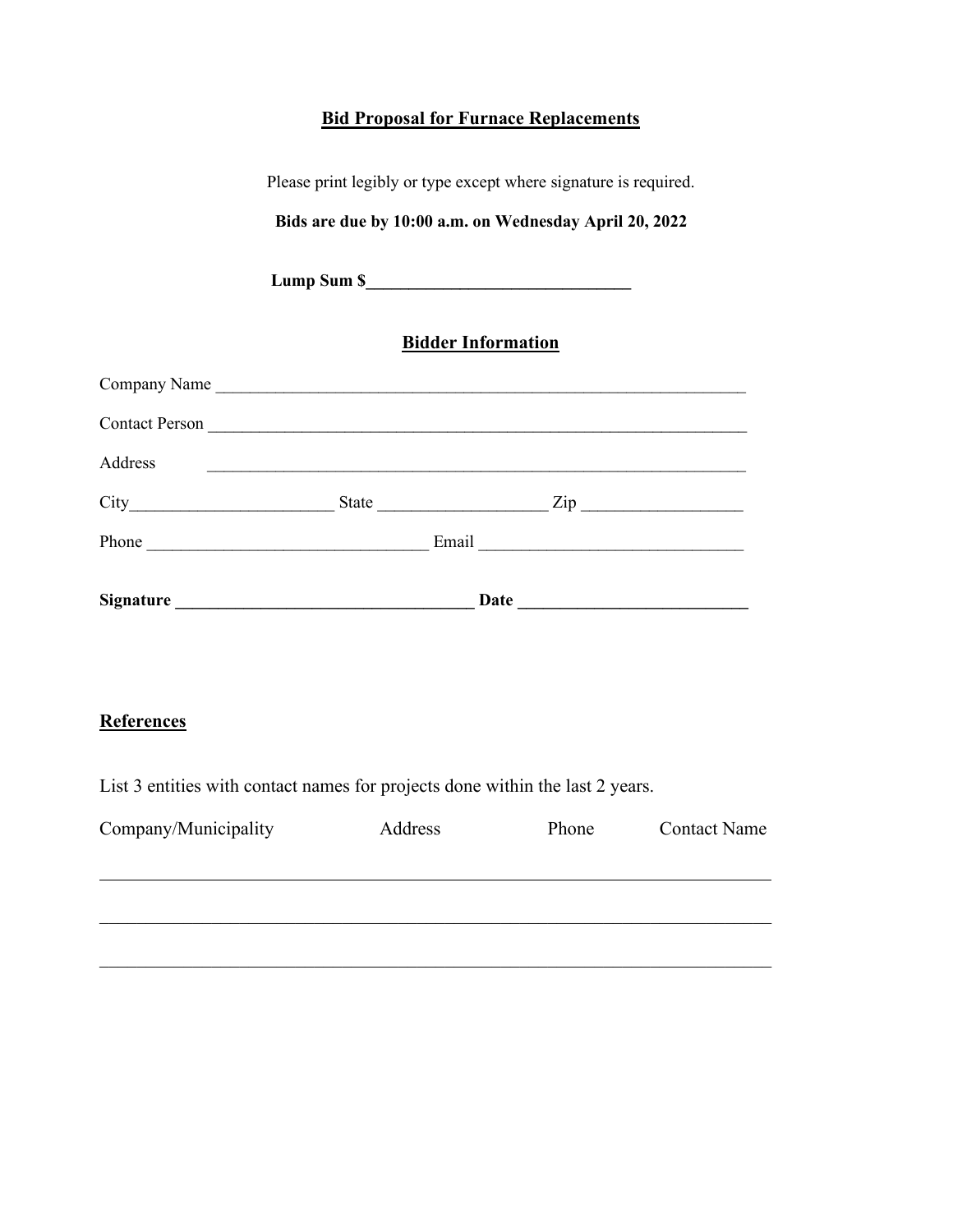### **CONTRACT AGREEMENT Exhibit A**

| This agreement, made this                                 | dav of | in the year Two Thousand               |
|-----------------------------------------------------------|--------|----------------------------------------|
| by and between                                            |        | hereinafter called the contractor, and |
| the City of Ladue, Missouri, hereinafter called the City. |        |                                        |
|                                                           |        |                                        |

Now therefore, the contractor and the City, for consideration of the amount of , agree as follows:

## **ARTICLE 1. SCOPE OF THE WORK:**

The contractor shall furnish all of the tools, equipment, labor and everything else necessary to perform, and shall perform in accordance with the specifications and terms of this contract. The work includes all work and materials necessary for the work as described in the Notice for City Hall Furnace Replacements.

### **ARTICLE 2. TIME OF COMPLETION**:

The Notice of Award is anticipated to be issued on May 16, 2022. The contractor shall have 120 days to complete the work as described after receiving the Notice to Proceed

## **ARTICLE 3. PAYMENT:**

The City shall pay the contractor at a rate of \$\_\_\_\_\_\_\_\_\_\_\_\_\_\_ for the completed project. Contractor shall submit a monthly invoice for payment and the City will pay within thirty (30) days of receiving the invoice.

### **ARTICLE 4. THE CONTRACT DOCUMENTS:**

The Advertisement for Bids dated March 22, 2022, and Bid Proposal, together with this Agreement form the Contract.

## **ARTICLE 5. SAFETY**:

The Contractor shall be solely responsible for the safety of the work taking place

### **ARTICLE 6. INDEMNITY**:

To the fullest extent permitted by law, the Contractor agrees to defend with counsel selected by the City, and indemnify and hold harmless the City, its officers, engineers, representatives, agents and employees from and against any and all liabilities, damages, losses, claims or suit, including costs and attorneys' fees, for or on account of any kind of injury to person, bodily or otherwise, or death, or damage to or destruction of property, or money damages, or trespass, or any other circumstances, sustained by the City or others, arising from the Contractor's breach of the Contract or out of services or products provided by the Contractor or its subcontractors under the terms of this Contract. The Contractor shall not be liable for any loss or damage attributable solely to the negligence of the City.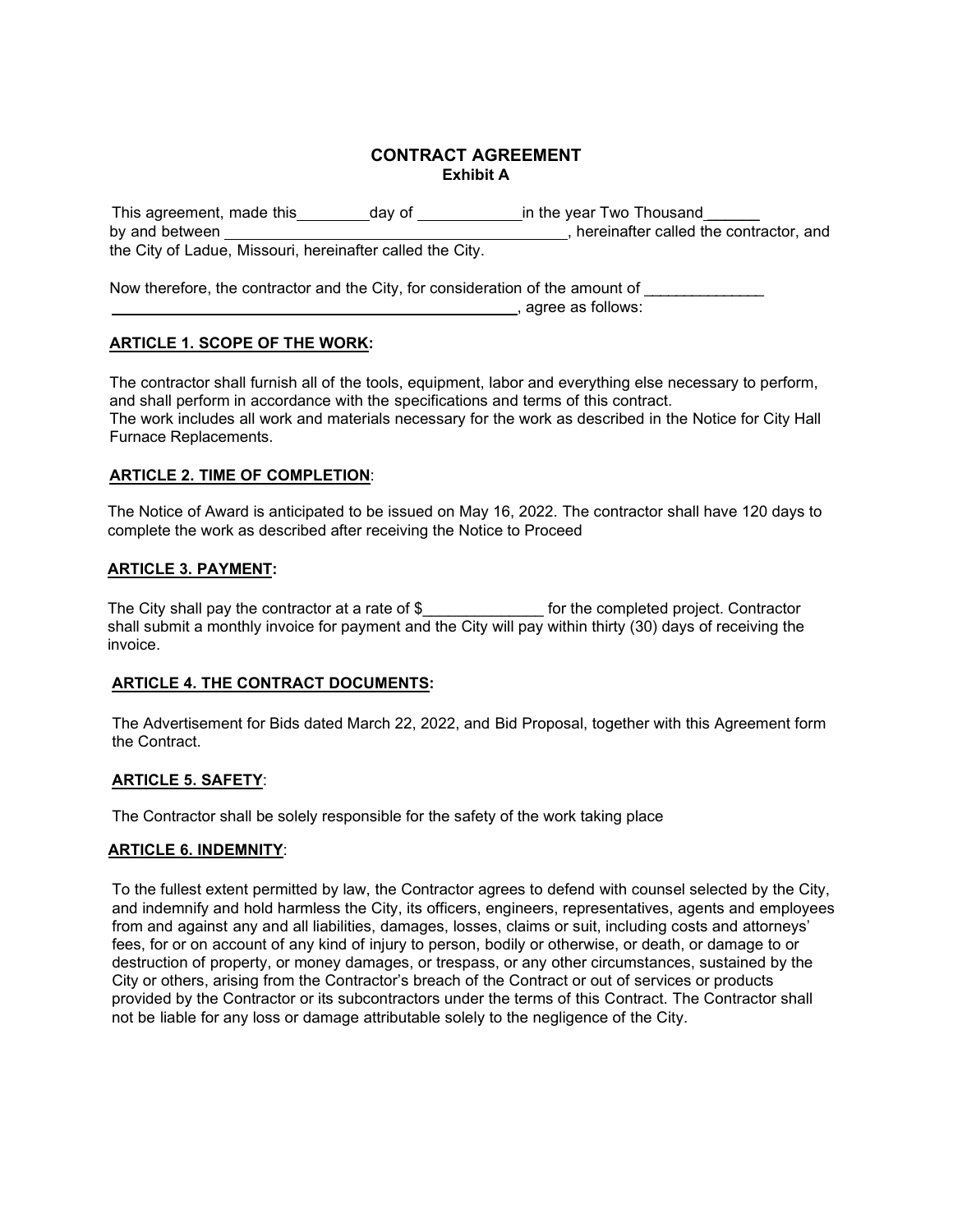To the extent required to enforce this provision, the Contractor agrees that this indemnification requires the Contractor to obtain insurance in amounts specified in the Contract Documents and that the Contractor has had the opportunity to recover the costs of such insurance in the compensation set forth in this Agreement. In any and all claims against the City or any of its agents or employees by any employee of the Contractor, any Subcontractor, anyone directly or indirectly employed by any one of them or anyone for whose acts any of them may be liable, this indemnification obligation shall not be limited in any way by any limitation on the amount or type of damages, compensation or benefits payable by or for the Contractor or any Subcontractor under workmen's compensation acts, disability benefit acts or other employee benefit acts.

#### **ARTICLE 7. ATTORNEY FEES' AND COSTS:**

The Contractor shall reimburse to the City any costs and attorneys' fees that the City may reasonably incur in pursuit of any remedies at law or equity or enforcement of any rights established in this Agreement, which may result from the Contractor's breach of the Agreement, the Contractor's failure to perform any obligation or requirement contained herein, or the City's enforcement of this Agreement.

#### **ARTICLE 8. TAXES:**

The City is exempt from federal excise tax and Missouri sales tax and the Contractor shall not charge the same to the City and shall comply in all respects with the Special Sales Tax Provisions of the General Conditions.

#### **ARTICLE 9. OTHER REPRESENTATIONS, WARRANTIES AND OTHER COVENANTS BY THE CONTRACTOR:**

The Contractor represents and warrants that the Contractor has been engaged in such Work as is required for the Project and has provided services such as the ones to be performed under this Agreement to other municipalities and/or private enterprises and that the Contractor owns sufficient equipment and engages sufficient personnel to perform the Contractor's obligations under this Agreement. The Contractor further represents and warrants that the Contractor is an equal opportunity employer. The Contractor agrees that the Contractor shall not use in any form or medium the name of the City for any advertising unless the Contractor receives the prior written consent of the City.

#### **ARTICLE 10. AMENDMENT; WAIVER:**

No amendment, modification or waiver of any provision of this Agreement shall be effective unless in a writing signed by an authorized representative of the party against whom such provision as amended or modified or such waiver is sought to be enforced. Failure to insist upon strict compliance with any of the terms or conditions of the Agreement shall not be deemed a waiver of such term or condition

#### **ARTICLE 11. CHOICE OF LAW:**

This Agreement shall be governed by and construed and interpreted in accordance with the internal laws of the State of Missouri, without regard to its principles of conflict of laws.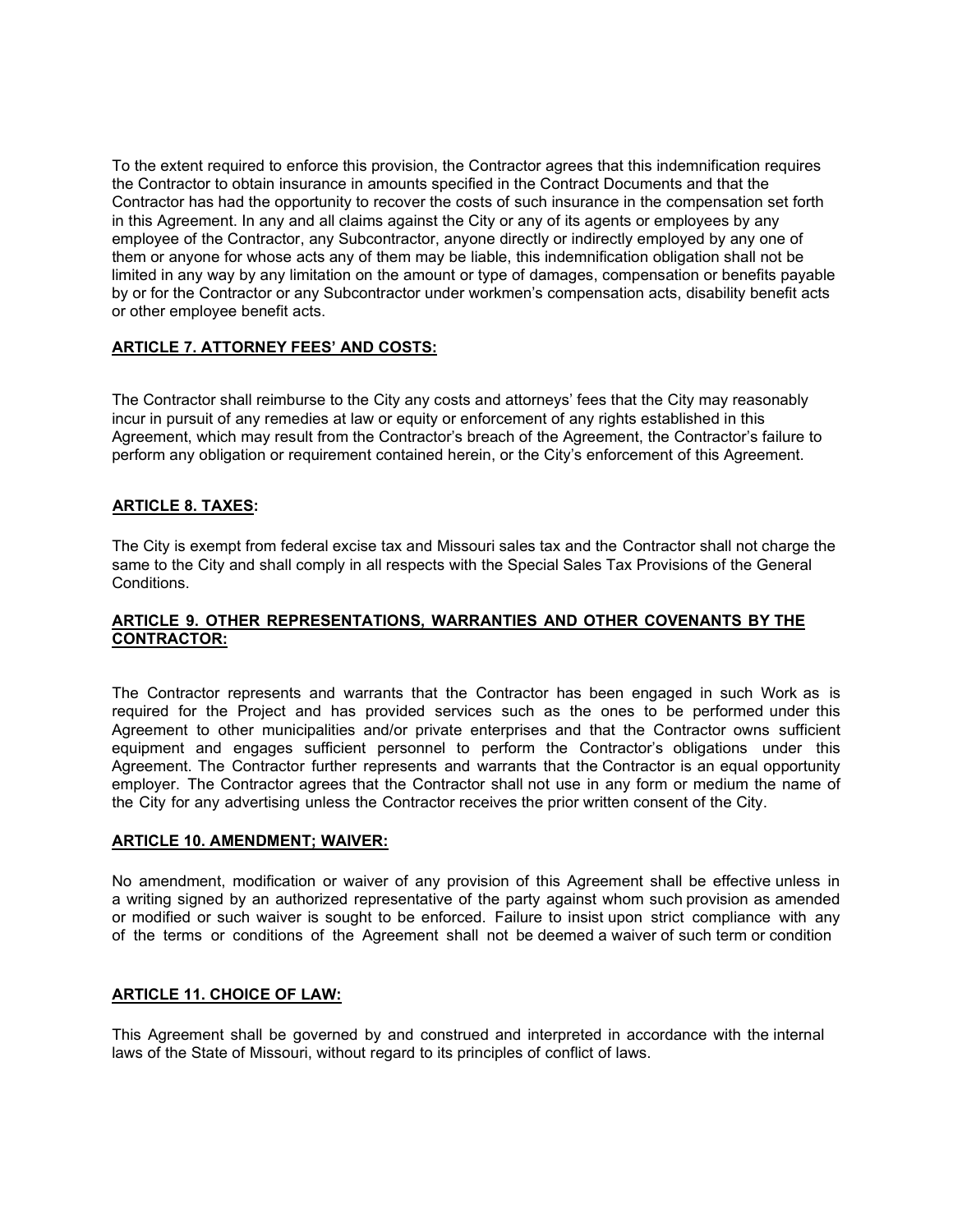#### **ARTICLE 12. SEVERABILITY:**

The invalidity or unenforceability of any portion or provision of this Agreement shall not affect the validity or enforceability of any other portion or provision of this Agreement, which shall remain in full force and effect to the maximum extent permitted by law.

#### **ARTICLE 13. COUNTERPARTS:**

This Agreement may be executed in one or more counterparts each of which shall be deemed an original and all of which shall constitute one and the same agreement.

#### **ARTICLE 14. INDEPENDENT CONTRACTOR:**

The Contractor shall be and operate as an independent Contractor in the performance of this Contract. General Contractor shall have complete charge of the personnel engaged in the performance of the Work, and all persons employed by the Contractor shall be employees of said Contractor and not employees of the City in any respect. The Contractor shall supervise and direct the Work, using his best skill and attention. He shall be solely responsible for all

construction means, methods, techniques, sequences, and procedures and for coordinating all portions of the Work.

### **ARTICLE 15. COMPLIANCE WITH FEDERAL, STATE, AND LOCAL LAW:**

 The Contractor shall comply with all applicable federal, (including specifically Title VI of the Civil Rights Act of 1964), state and local law requirements for performance under this Agreement. Contractor shall comply with Section 34.353 RSMo. to the extent applicable to this Agreement. The Contractor shall abide by all health and environmental requirements imposed by law in performance of its duties.

 IN WITNESS WHEREOF the parties hereto have caused this instrument to be executed in three (3) original counterparts as of the day and year first above written.

Contractor

 $\overline{\phantom{a}}$  , and the state of the state of the state of the state of the state of the state of the state of the state of the state of the state of the state of the state of the state of the state of the state of the stat

Company Name

BY \_\_\_\_\_\_\_\_\_\_\_\_\_\_\_\_\_\_\_\_\_\_\_\_\_\_\_\_\_\_\_

**President** (1999) and the contract of the contract of the contract of the contract of the contract of the contract of the contract of the contract of the contract of the contract of the contract of the contract of the con

Secretary

CITY OF LADUE, MISSOURI

BY \_\_\_\_\_\_\_\_\_\_\_\_\_\_\_\_\_\_\_\_\_\_\_\_\_\_\_\_\_\_\_

ATTEST  $\overline{\phantom{a}}$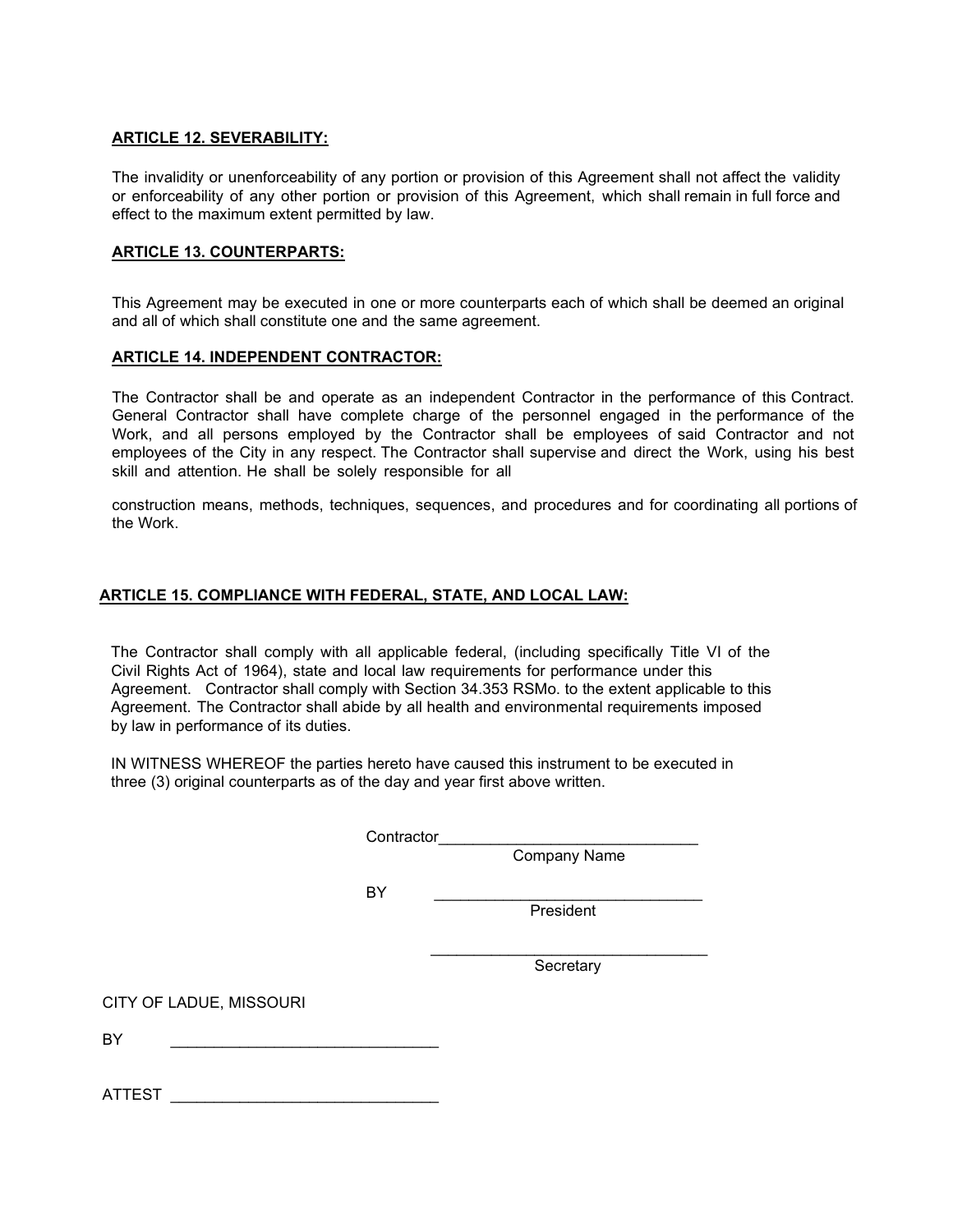#### **BID BOND** Exhibit B

Suitable bid security in the amount of \_\_\_\_\_\_\_\_\_\_\_\_\_\_\_\_\_\_\_\_\_\_\_\_\_\_\_\_\_Dollars (\$\_\_\_\_\_\_\_\_ ) as called for in the advertisement for bids accompanying this proposal. This sum is to be forfeited to the City of Ladue if the party or parties making this proposal fail to enter into contract with approved securities within ten (10) days after the award of the contract has been made.

The undersigned has examined the plans and specifications for the project and has satisfied himself as to the work to be done and the conditions under which it must be carried out.

The contractor shall fully complete all work under this contract within 120 calendar days, the rate of progress and the time of completion being essential conditions of this contract.

This proposal shall be binding to all heirs, administrators, executors, successors and assigns.

| <b>FIRM NAME</b> |  |
|------------------|--|
| <b>BY</b>        |  |
| <b>TITLE</b>     |  |
|                  |  |
| <b>ATTEST</b>    |  |
| <b>TITLE</b>     |  |
| <b>ADDRESS</b>   |  |
|                  |  |
|                  |  |
| <b>PHONE</b>     |  |